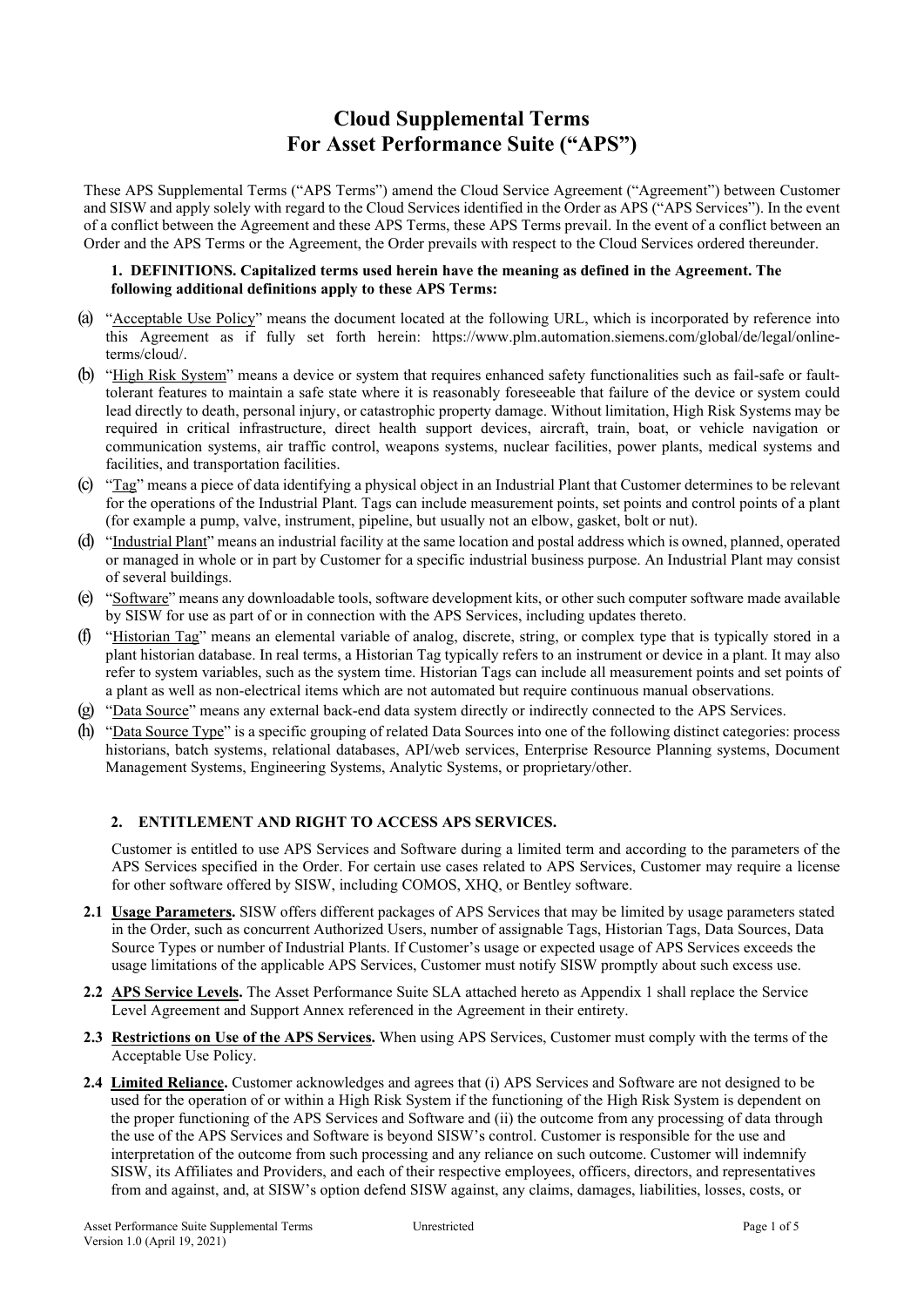expenses (including reasonable attorney's fees) arising from or in connection with use of APS Services or Software for the operation of or within a High Risk System, if the functioning of a High Risk System depends on the proper functioning of a APS Service or Software or a APS Service or Software caused a High Risk System to fail.

# **3. OTHER PROVISIONS.**

- **3.1 Changes to APS Terms.** Any change to these APS Terms will only apply from the beginning of a renewed term of a subscription, unless a change during a current term is required as a result of a change of laws or permitted in by the terms of the Order. Should a change during a term for a specific Order have a material adverse effect on Customer's rights, obligations, or use of the APS Services, Customer may terminate its use of the affected APS Services by providing written notice to SISW within 30 days following SISW's notice of such change. In case of such termination, SISW will refund any prepaid amounts for the relevant APS Service on a pro-rata basis for the remaining term.
- **3.2 Provision of Software.** SISW may make Software available to Customer for use in connection with the APS Services. SISW retains all intellectual property rights in the Software and grants to Customer a non-exclusive, nonsublicensable, non-transferable (except as expressly permitted by the Agreement), limited license for Authorized Users to use the Software during the applicable term of the Order, solely in connection with the APS Services and for Customers internal business purposes. Please see the Documentation for details about included Software.

#### **3.3 Intellectual Property Infringement Indemnity for Software.**

a) Infringement Claim Indemnity. In the event a claim is made against Customer that its use of Software infringes any copyright, trade secret, patent, or other intellectual property right of a third party, subject to prompt written notice from Customer of such claim, SISW may, at its sole option and expense: (a) procure the right for Customer to continue using the Software; (b) modify the Software to make it non-infringing, provided such modification does not materially reduce its functionality; or, (c) replace the Software with a non-infringing, functionally equivalent alternative. If SISW in its sole discretion determines that none of these remedies are commercially reasonable, SISW may terminate the Order for the impacted Service and Software and provide a refund for the remaining term.

(b) Exclusions. Notwithstanding anything to the contrary herein, SISW will not have any liability or indemnification obligation to Customer to the extent that an infringement claim arises out of: (i) use of a version of the Software to the extent that a current version is non-infringing, (ii) failure to use a correction, patch, or new version of the Software offered by SISW that performs substantially the same functions, (iii) use of the APS Services and Software in combination with software, equipment, or products not provided by SISW, (iv) use of Services or Software provided at no charge, (v) any change to the Software not made by SISW, (vi) compliance with specifications provided by Customer, or (vii) open source software.

(c) Sole and Exclusive Remedy. This Section 3.3 represents the sole and exclusive liability of SISW to Customer for infringement of third-party intellectual property rights by the Software.

- **3.4 Third-Party and Open Source Software.** APS Services and the software made available as part of APS Services or for use together with APS Services may contain third-party technology, including open source software ("Third-Party Technology"), to which additional third-party license terms ("Third-Party Terms") may apply. Please see the Documentation (including license files, "read me" files, header files, or source code) for details of those Third-Party Terms. If Third-Party Terms require SISW to furnish Third-Party Technology in source code form, SISW will provide it upon written request and payment of any shipping charges. In the event of a conflict between these APS Terms and the Third-Party Terms, the Third-Party Terms will control solely with respect to the Third-Party Technology.
- **3.5 Term and Termination.** For Orders of APS Services, the term of an Order will automatically renew for successive renewal periods each equal in length to the initial term of the Order, unless Customer or SISW give written notice of termination for such Order at least 100 days prior to the end of the term. In the event Customer materially breaches these APS Terms, SISW is entitled to terminate Customer's Orders hereunder if Customer has not cured the breach within 30 days after SISW has notified Customer in writing about such breach. If SISW is unable to meet the Availability Commitment 3 times in a calendar year, Customer may terminate the relevant Order without penalty and without any further remedies by providing at least 100 days' written notice.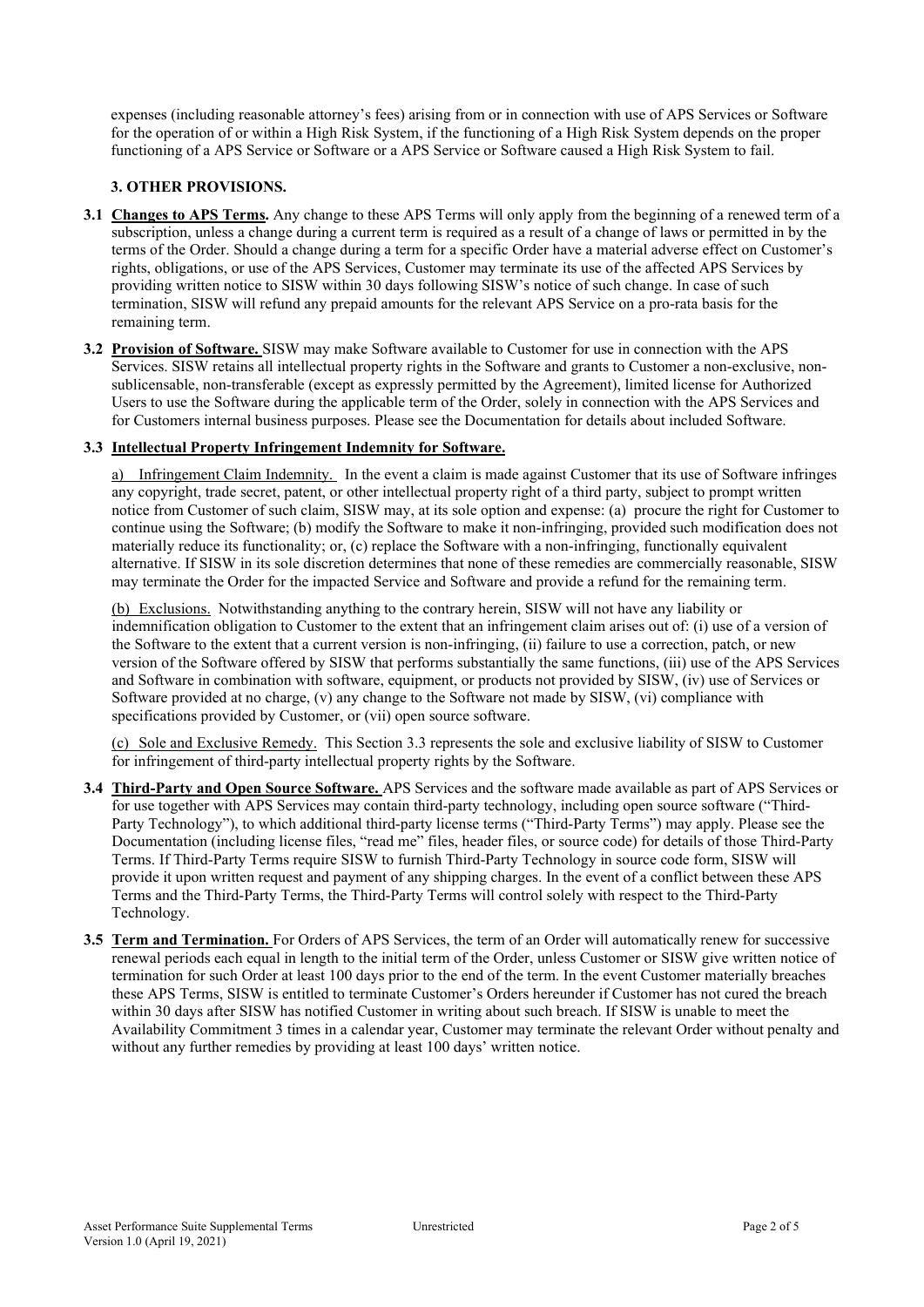# **Appendix 1 – Asset Performance Suite SLA**

## **1. DEFINITIONS**

- (a) "End-to-end Supportability" means support for incidents that occur in integrated business scenarios, where Customer's environment includes both APS Services and other SISW products under a valid support agreement.
- (b) "Local Time" means the time zone for the location of the SISW support center serving the zone where Customer is located. Information about APS hotline support hours for regional SISW support hubs is provided in the SISW Support Portal (all times listed are GMT (Greenwich Mean Time) / UTC) (under "COMOS").
- (c) "Release Update Information" means generally available documented summaries, webinars and videos provided by SISW to inform and instruct Customers on new product release changes.
- (d) "SISW Support Portal" means the SISW support portal containing information about APS hotline support hours for regional SISW support hubs and related information provided at the following link: [www.siemens.com/gtac](http://www.siemens.com/gtac) under "COMOS".

## **2. DATA CENTER LOCATIONS AND SUB-PROCESSORS**

The current data centers for APS Services are located in Western Europe. In case of changes to data center locations, SISW will notify Customer in due course.

For Orders of APS Services, Customer hereby approves the engagement of the following Sub-Processors in addition to those listed in clause 7.1 and Attachment 3 of the Data Processing Agreement:

| Subprocessor-Name                                                                                                                                                                                                             | <b>Sub-Processor Address</b>                                                                            | <b>Service provided</b><br>by Sub-Processor | <b>Transfer Safeguards</b><br>implemented by Sub-Processor |  |
|-------------------------------------------------------------------------------------------------------------------------------------------------------------------------------------------------------------------------------|---------------------------------------------------------------------------------------------------------|---------------------------------------------|------------------------------------------------------------|--|
| Siemens AG                                                                                                                                                                                                                    | Siemensallee 84, 76187<br>Karlsruhe, Germany                                                            | Cloud service                               | Not applicable, no Transfer to<br>Non EEA Recipients       |  |
| <b>Evosoft Hungary</b>                                                                                                                                                                                                        | Cloud service<br>evosoft Hungary,<br>Szamitastechnikai Kft., ARE<br>Non EEA Recipients<br>552E, Hungary |                                             | Not applicable, no Transfer to                             |  |
| Siemens Technology<br>and Services Private<br>Limited                                                                                                                                                                         | Plot No. 3, Sector 29, 122001<br>Gurugram, India                                                        | Cloud service                               | <b>EU Model Contract</b>                                   |  |
| Siemens Industry, Inc.                                                                                                                                                                                                        | 100 Technology Drive, 30005-<br>3900 Alpharetta, GA,USA                                                 | Cloud service                               | <b>EU Model Contract</b>                                   |  |
| Amazon Web Services,<br>Inc.                                                                                                                                                                                                  | 2021 7th Avenue; Seattle,<br>Washington 98121, USA                                                      | Cloud service                               | Not applicable, no Transfer to<br>Non EEA Recipients       |  |
| Subcontractor of<br>Amazon Web Services<br>Inc.: A100 ROW Gmbh                                                                                                                                                                | Marcel-Breuer-Strasse 12,<br>80807 Muenchen, Germany                                                    | Cloud service                               | Not applicable, no Transfer to<br>Non EEA Recipients       |  |
| Evosoft GmbH                                                                                                                                                                                                                  | Marienbergstrasse 76-82, 90411<br>Nuernberg, Germany                                                    | Cloud service                               | Not applicable, no Transfer to<br>Non EEA Recipients       |  |
| Microsoft Corporation<br>and its Subprocessors<br>for the Microsoft Azure<br>Core Services as<br>indicated in the<br>Microsoft Trust Center<br>(https://www.microsoft.<br>com/en-us/trust-<br>center/privacy/data-<br>access) | One Microsoft Way Redmond<br>WA, USA 98052                                                              | Cloud service                               | EU Model Contract                                          |  |
| Auth <sub>0</sub>                                                                                                                                                                                                             | 10800 NE 8th Street Suite 600,<br>Bellevue, WA 98004, USA                                               | Cloud service                               | <b>EU Model Contract</b>                                   |  |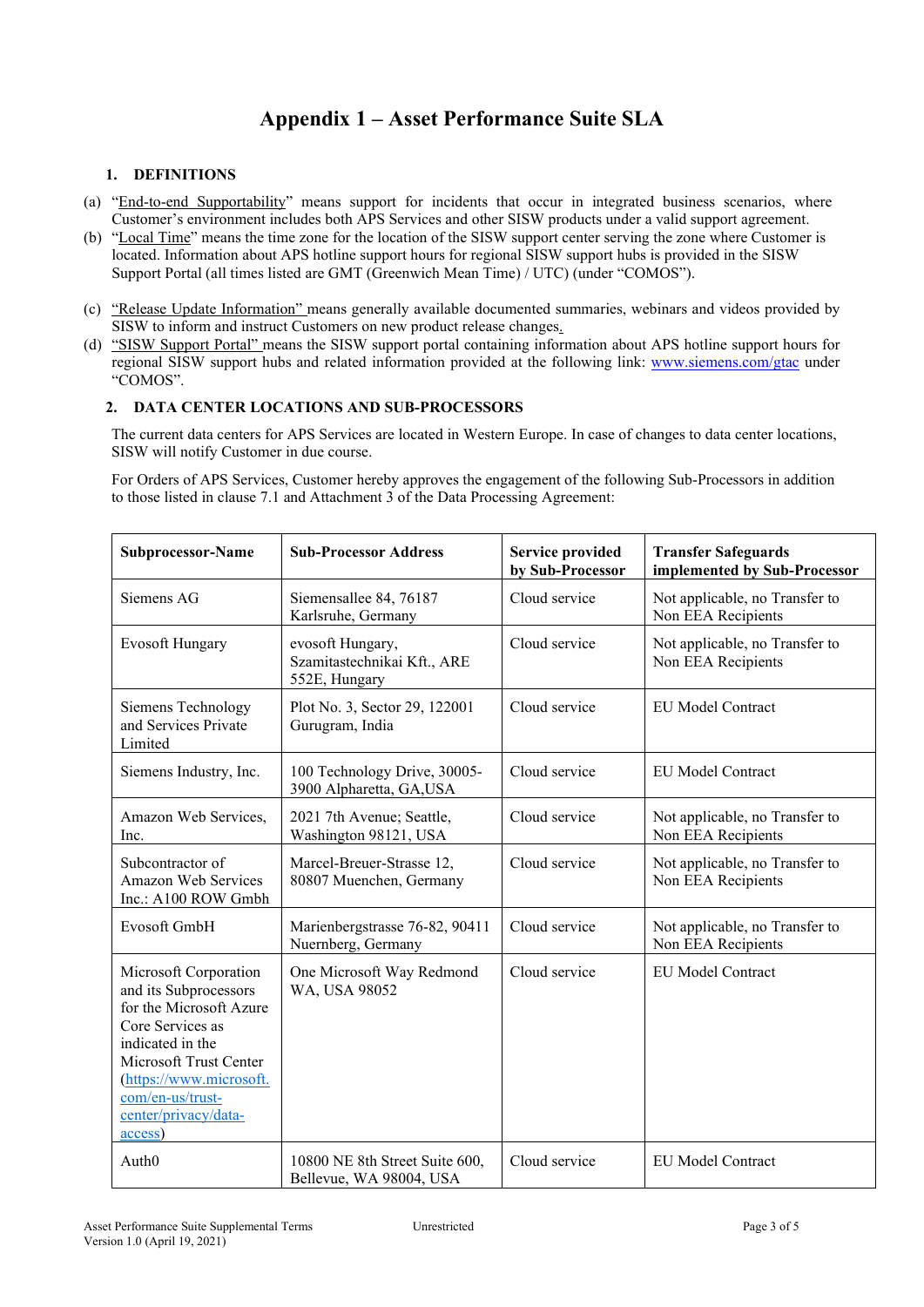# **3. CUSTOMER SUPPORT FOR APS SERVICES**

## **3.1 Availability Commitment.**

SISW will make the APS Services available with an uptime of at least 95% measured per calendar month on the following basis ("Availability Commitment"):

### **Availability Commitment %** = Available Minutes - Unscheduled Downtime Minutes

Available Minutes

The Availability Commitment excludes downtime due to scheduled maintenance. SISW will use scheduled maintenance to apply required patches to the IT infrastructure to ensure the continued security, availability and performance of the APS Services. Scheduled Maintenance shall generally occur only once per month, and APS Services shall not be unavailable for more than 12 consecutive hours. Scheduled maintenance shall (in general) be outside of regular business hours for Central European and lower 48 states North American time zones.

Unscheduled Downtime is calculated from the minute it is clearly reported by Customer to SISW until SISW reports the issue as fixed or mitigated. SISW may subtract from the calculated downtime any periods spent waiting for a response from Customer.

Only "Critical" incidents, as described below, are considered "Unscheduled Downtime Minutes" in the above Availability Commitment % calculation.

#### **3.2 Limitations.**

The Availability Commitment set forth above shall not apply (i.e., will not be taken into account as "downtime" when calculating availability) with respect to any performance or availability issues that:

- are the result of scheduled maintenance;
- are caused by factors outside of SISW's reasonable control (e.g., natural disaster, war, acts of terrorism, riots, government action, or a network or device failure external to SISW's data centers, including at Customer's site or between Customer's site and SISW's data center);
- result from the use of services or faulty or incompatible hardware or software provided by Customer, including, but not limited to, issues resulting from inadequate bandwidth or related to third-party hardware, software, or services<sup>.</sup>
- are caused by Customer's use of a APS Services after instruction from SISW to modify use of such APS Service;
- occur during or relate to preview, pre-release, beta or trial versions of a feature;
- result from Customer's unauthorized action or failure to act when required or from Customer's employees, agents, contractors, vendors, or any other party gaining access to SISW's network by means of Customer's passwords or equipment, or which otherwise result from Customer's failure to follow appropriate security practices;
- result from faulty input or instructions (e.g., requests to access files that do not exist);
- result from use of sandbox, proof-of-concept, development, quality analysis, or other non-production systems unless
- explicitly included or authorized by SISW.

#### **3.3 Remedies, Claims.**

The sole and exclusive remedies for any failure by SISW to meet its obligations under this APS SLA shall be those set forth in these APS Terms and SLA. Claims under this SLA must be made in good faith and may only be made by submitting a support case within 30 days after the end of the relevant month in which SISW did not meet the Availability Commitment. Any claims not submitted by Customer within such time period may be denied by SISW, and SISW will have no further obligation to Customer with respect to such claims.

## **4. SCOPE OF CUSTOMER SUPPORT FOR APS SERVICES.**

SISW will provide technical support for the APS Services according to the following provisions:

## **4.1 Severity Levels.**

The Severity Levels for incidents relating to the Availability of the APS Services are defined in the table hereunder. SISW will classify each reported, verifiable, and reproducible incident accordingly.

| <b>SEVERITY LEVEL</b>        | <b>DESCRIPTION</b>                             |  |
|------------------------------|------------------------------------------------|--|
| <b>Severity 1 - Critical</b> | All APS Services are down. All users affected. |  |